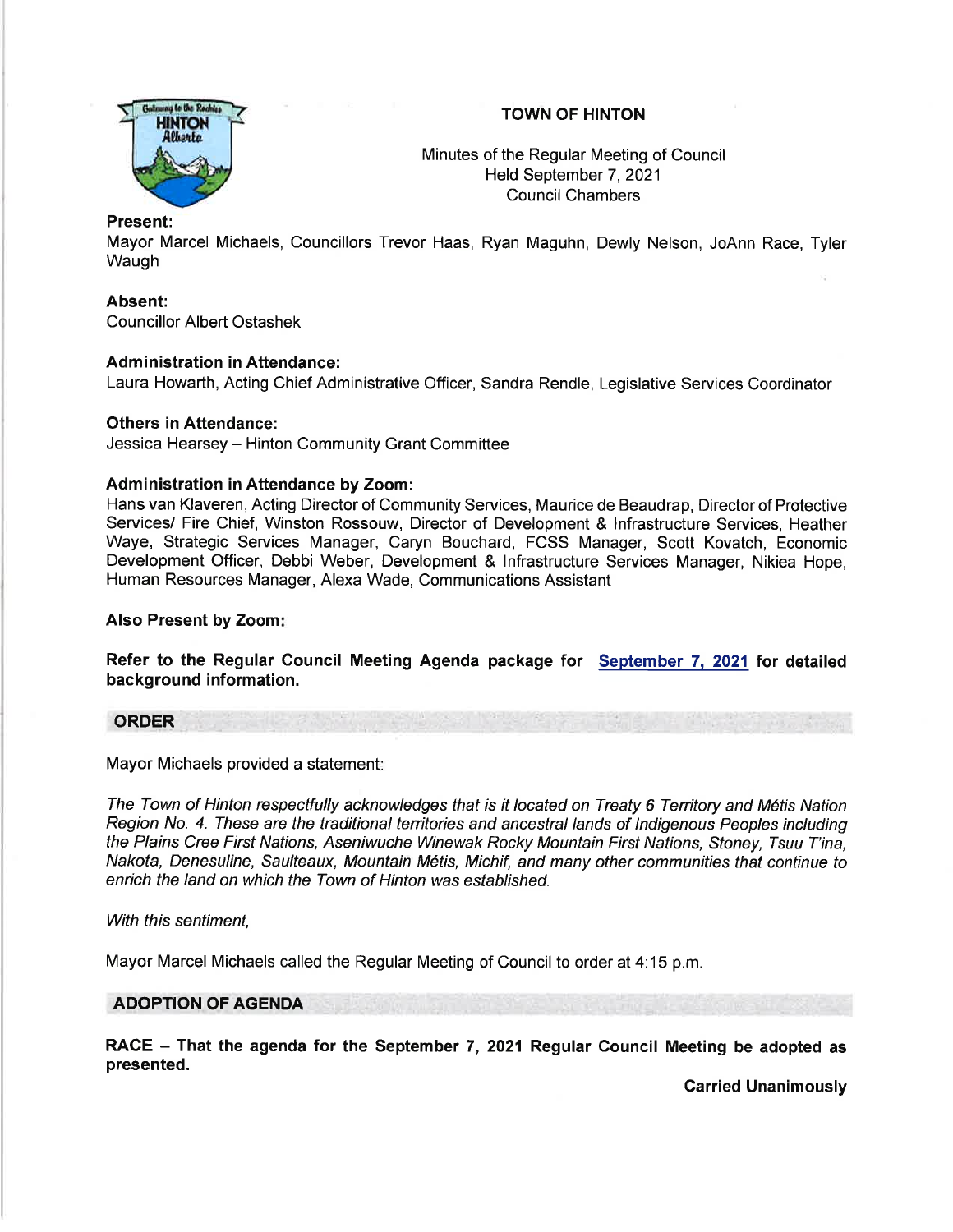#### COUNCIL MINUTES FOR ADOPTION

- Regular Meeting of Council Minutes August 24, 2021 1
- Standing Committee of Council Minutes August 31, 2021  $2.$
- Special Meeting of Council Minutes September 2, 2021 3

HAAS - That the Minutes listed above be approved as presented.

NELSON - Motion to Split

That the Regular Meeting of Council Minutes for August 24.2021 be approved as presented. Carried 5-1 For: Haas, Michaels, Maguhn, Race, Waugh Against: Nelson

That the Standing Committee of Council Minutes for August 31,2021 be approved as presented. Garried Unanimously

That the Special Meeting of Council Minutes for September 2,2021 be approved as presented. Carried Unanimously

**CITIZENS MINUTE WITH COUNCIL** 

Brad Bancroft, Pine Valley Expansion Fundraising Team asked Councilto budget \$50,000.00 in 2022 to help support the Pine Valley Expansion Fundraising Team reach their goal of \$400,000 to fill the new Pine Valley Lodge.

MAGUHN - That Council direct Administration to include \$50,000.00 in the dratt 2022 budget to assist the Pine Valley Expansion Fundraising Team in furnishing the new lodge.

NELSON Amendment - and that the team complete the Civic Partnership Policy requirements. Defeated 1-5 For: Nelson

Against: Haas, Michaels, Maguhn, Race, Waugh

HAAS Amendment - and that Administration work in collaboration with the Pine Valley Expansion Fundraising Team to provide a report to Council as part of the budget process for 2022.

Carried Unanimously

MAGUHN - That Council direct Administration to include \$50,000.00 in the draft 2022 budget to assist the Pine Valley Expansion Fundraising Team in furnishing the new lodge and that Administration work in collaboration with the Pine Valley Expansion Fundraising Team to provide a report to Council as part of the budget process tor 2022.

Carried Unanimously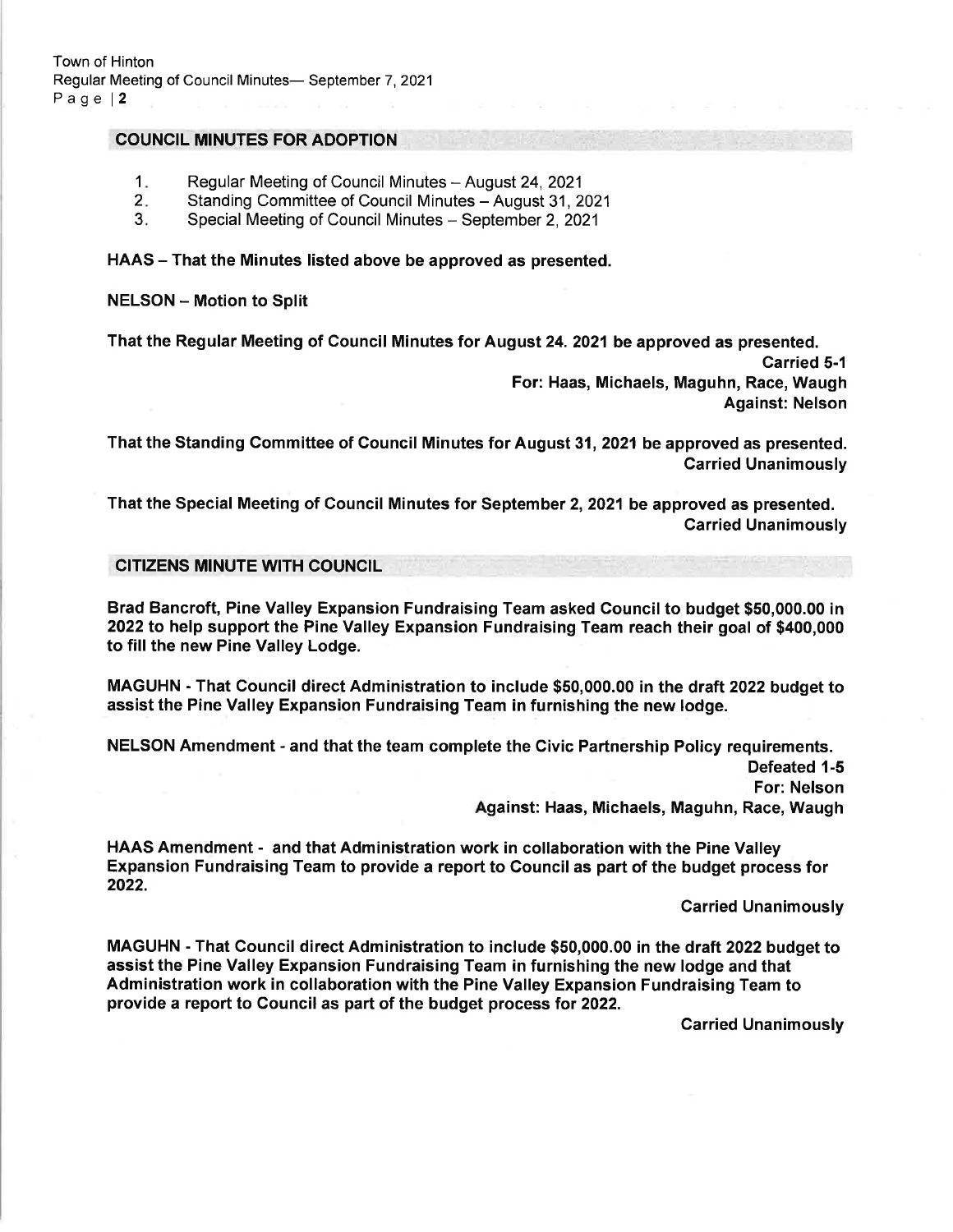### APPOINTED COMMITTEES OF COUNCIL . REPORTING

1. Hinton Communitv Grant Advisorv Committee Recommendations

MAGUHN - That Council award Gommunity Grant Program 2021 Fall intake funding, as per the recommendation from the Hinton Grant Funding Advisory Committee, for a total of \$ 20,815.27 as outlined in Attachment 1.

Carried Unanimously

J. Hearsey left the meeting at 4:50 p.m

A. Wade left the meeting at 4:50 p.m.

### ACTION ITEMS

1. Accessible Transportation Service Deliverv Next Steps

WAUGH - That Council reinstate Accessible Transportation Services as a permanent Towndelivered service area with current limited-service levels for the remainder of 2021 and increased service levels tor 2022 to be determined through the 2022-2024 Operational Budget process. Carried Unanimously

2. Chief Administrative Officer (CAO) Bvlaw No. 1 159 and Chief Administrative Officer (CAO) Oversight Committee Bylaw No. 1147

Bvlaw No. 1159

MAGUHN - That Councilgive CAO Bylaw No. 1159 First Reading.

Carried Unanimously

NELSON - That Council direct Administration to amend Section 3.2.5 to include an approved operating plan after the words "approved budget".

Carried Unanimously

HAAS - That Council direct Administration to replace His/Her with the appropriate all-inclusive language.

Garried Unanimously

HAAS - That Council give CAO Bylaw No. 1159 Second Reading

Garried Unanimously

MAGUHN - That Council give CAO Bylaw No. 1159 unanimous consent for Third Reading.

Carried Unanimously

RACE - That Council give GAO Bylaw No. 1159 Third Reading.

Carried Unanimously

C. Bouchard left the meeting at 5:30 at p.m.

H. Waye left the meeting at 5:32 p.m.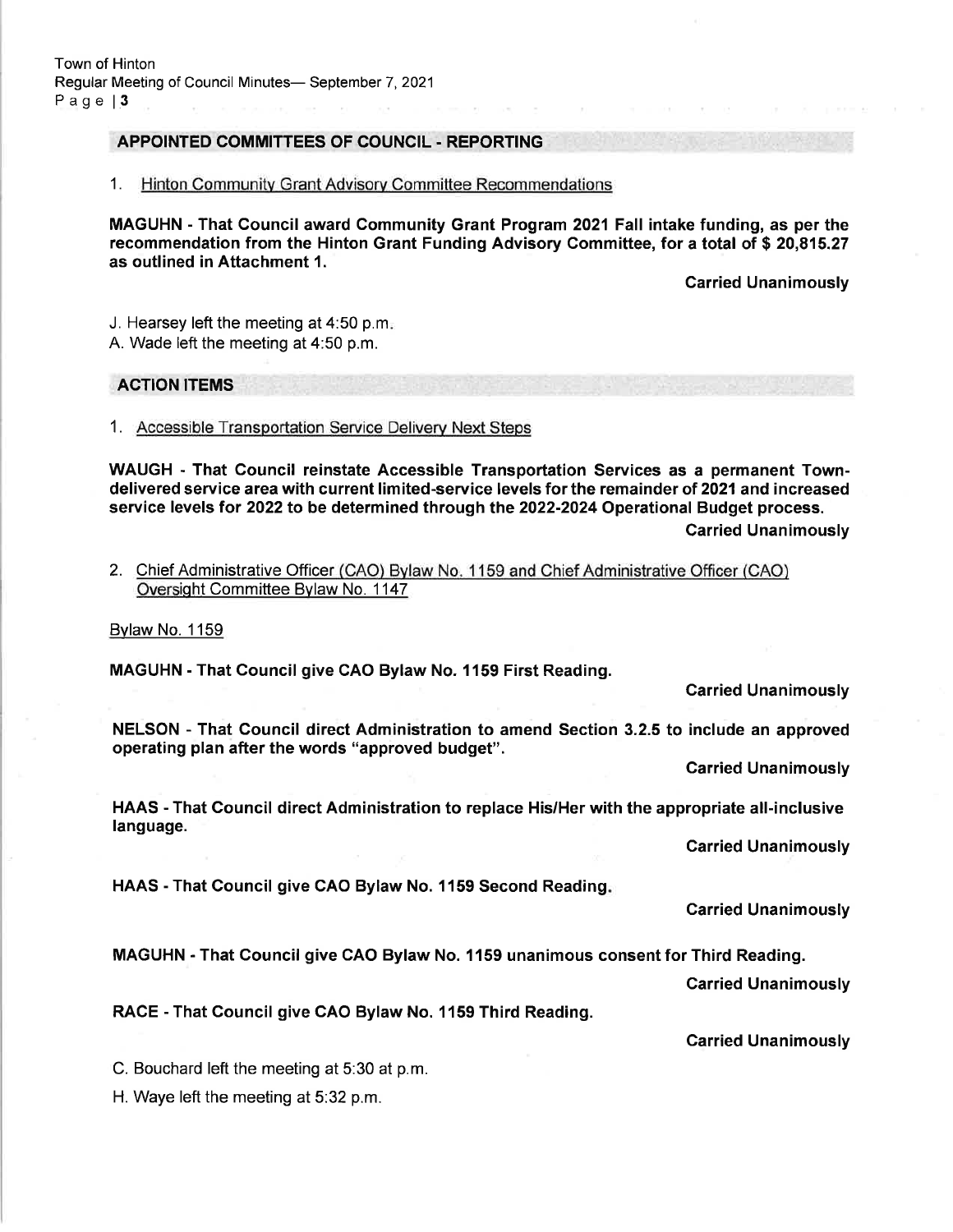Bvlaw No. 1147

HAAS - That Council give CAO Oversight Committee Bylaw No. 1147 First Reading. Carried Unanimously

NELSON - That Council give CAO Oversight Gommittee Bylaw No. 1147 Second Reading. Carried Unanimously

MAGUHN - That Council direct Administration to replace His/Her in Bylaw No. 1147 with the appropriate all-inclusive language.

Carried Unanimously

RACE - That Gouncil give CAO Oversight Gommittee Bylaw No. 1147 unanimous consent for Third Reading.

Carried Unanimously

NELSON - That Council give GAO Oversight Committee Bylaw No. 1147 Third Reading. Carried Unanimously

3. Chief Administrative Officer (CAO) Recruitment and Performance Manaqement **Policies** 

MAGUHN - That Council Rescind Policy #098 Town Manager Recruitment.

Carried Unanimously

RACE - That Council approves CAO Recruitment Policy No. 1109 as presented.

Garried Unanimously

MAGUHN . That Council approves CAO Performance Review Policy No. 1108, and attachments, as presented.

Carried Unanimously

NELSON - That Council direct the GAO Gommittee to complete a CAO Performance review prior to October 18,2021.

Carried Unanimously

4. Non-Residential Tax lncentive Bvlaw No. <sup>1161</sup>

MAGUHN - That Council give Non- Residential Property Tax lncentive Bylaw No. 1161 First Reading.

Carried Unanimously

HAAS - That Council give Non- Residential Property Tax Incentive Bylaw No. 1161 Second<br>Reading.

**Carried Unanimously** 

S. Kovatch left the meeting at 6:05 p.m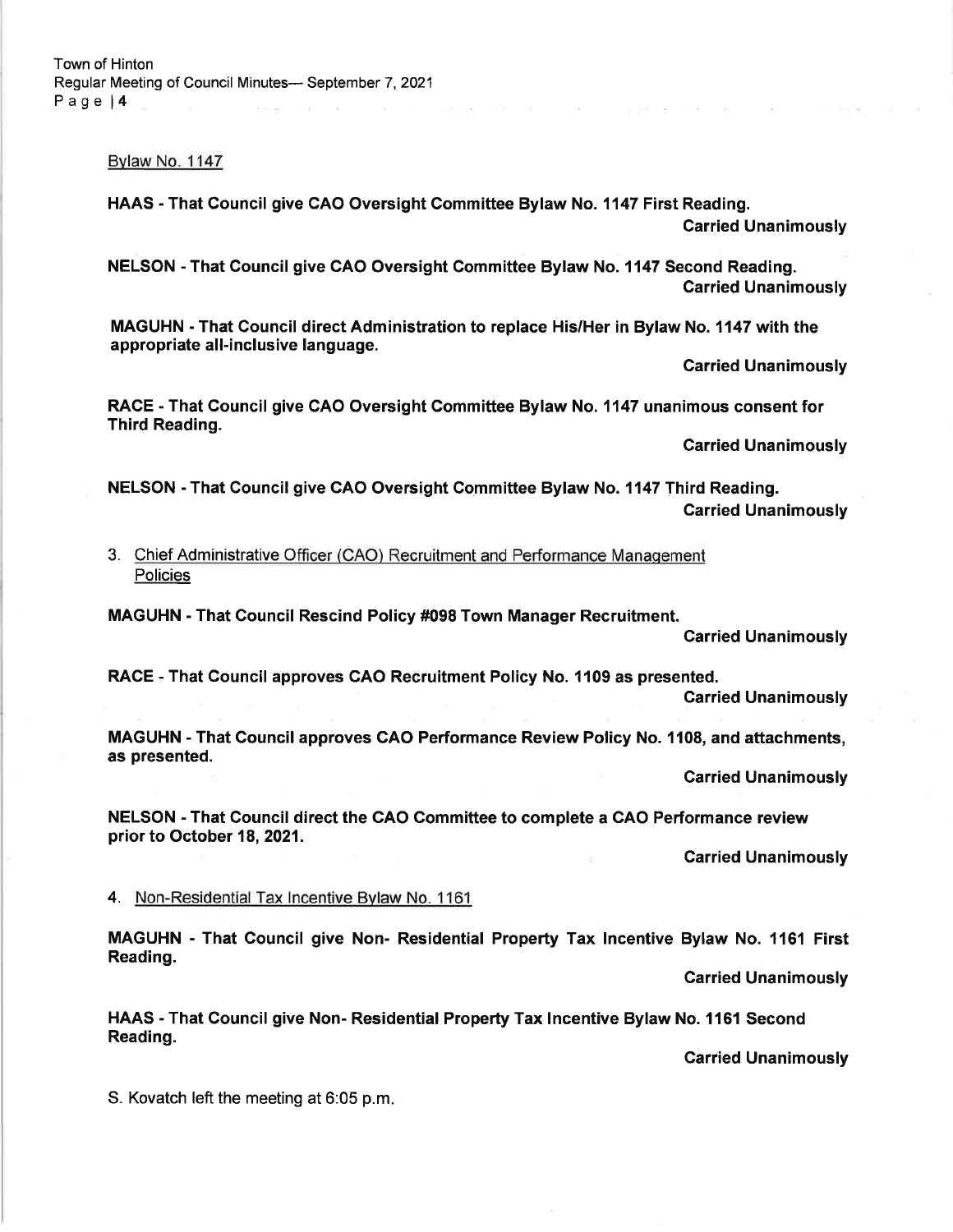### 5. Special Ballots & lnstitutional Vote Locations

NELSON - That Council accept Special Ballots for information; and

That Council designate Pine Valley Lodge (177 Boutin Ave) and Hinton Continuing Care Centre (1290 Switzer Dr) as institutional voting stations for the 2021 local election, including all advance vote dates and election day October 18,2021.

MAGUHN - Motion to Split

NELSON - That Council accept Special Ballots for information.

Carried Unanimously

NELSON - That Gouncil designate Pine Valley Lodge (177 Boutin Ave) and Hinton Continuing Care Centre (1290 Switzer Dr) as institutional voting stations for the 2021 local election, including all advance vote dates and election day October 18,2021.

Carried Unanimously

A short break was called at 6:35 p.m. with the meeting resuming at 6:43 p.m

NELSON - That Council direct Administrative to schedule an additional Advance Vote for October 4, 2021 if possible.

Carried Unanimously

6. West Yellowhead Regional Waste Management Authority: Governance and Administrative Plan

MAGUHN - That Council approve in principle the intent of the West Yellowhead Regional Waste Management Authority Board to move to a Gommission.

Garried Unanimously

RACE - That Council support in principle the West Yellowhead Regional Waste Management Authority model with two conditions:

- . That Constituent municipal Councils review and approve the annual business plan of the Commission; and
- . Ensure that the financial impacts (both positive and negative) be explored in greater detailand be brought back to constituent Councils in advance of finalization and implementation of the Regional Servicing Commission Model.

Garried Unanimously

7. Notice of Motion

MAGUHN - That Council direct Administration to proceed with naming the Football Field and Track Area at the Hinton Recreation Centre to the Chris Johnstone Field.

Garried Unanimously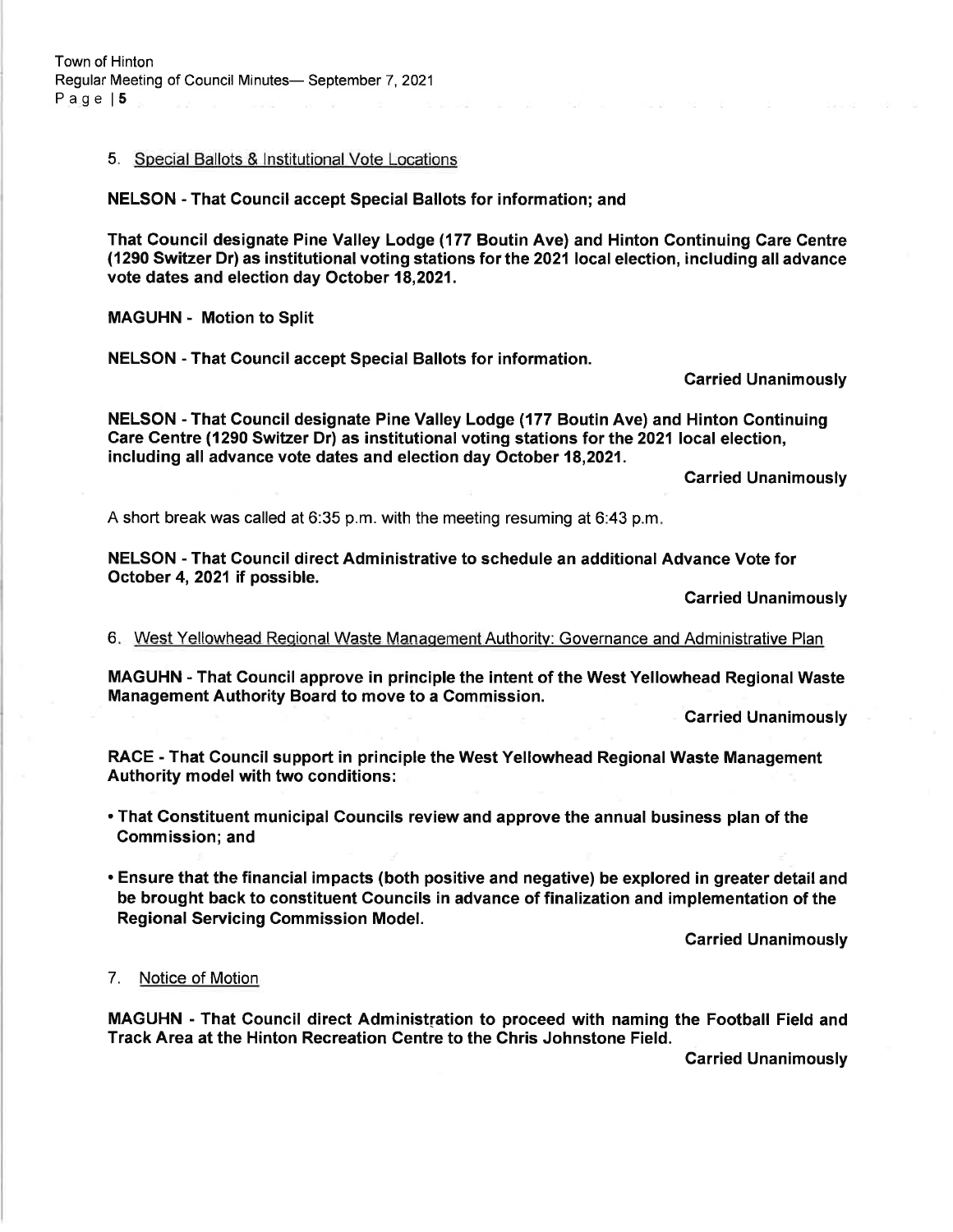### 8. Mandatory Face Coverings Bylaw No. 1163 Review

No motions brought forward.

### INFORMATION ITEMS

1. Council lnformation Packages #1 for September 7,2021

HAAS- That Council accept Information Packages #1 for September 7, 2021 as information. Carried Unanimously

### REPORTS FROM MAYOR, COUNCIL, GHIEF ADMINISTRATIVE OFFICER

1. Council Updates (Training, Conferences, Committees, Community Events) and Urgent Matters

Councillor and Mayor Michaels had nothing to report.

2. Chief Administrative Officer Report and Status Report

Laura Howarth, Acting Chief Administrative Officer, provided an update on administrative matters and provided a status report.

3. Administrative lnquiries

There were no Administrative lnquires.

#### NOTICES OF MOTION

RACE - That Gouncil direct Administration to proceed with naming the Scout Hall location and associated unnamed park to the Diane Erickson Memorial Park.

#### ADJOURNMENT

NELSON - That the Regular Meeting of Council adjourn at 7:15 p.m.

**Carried Unanimously** 

Legislative Services Coordinator